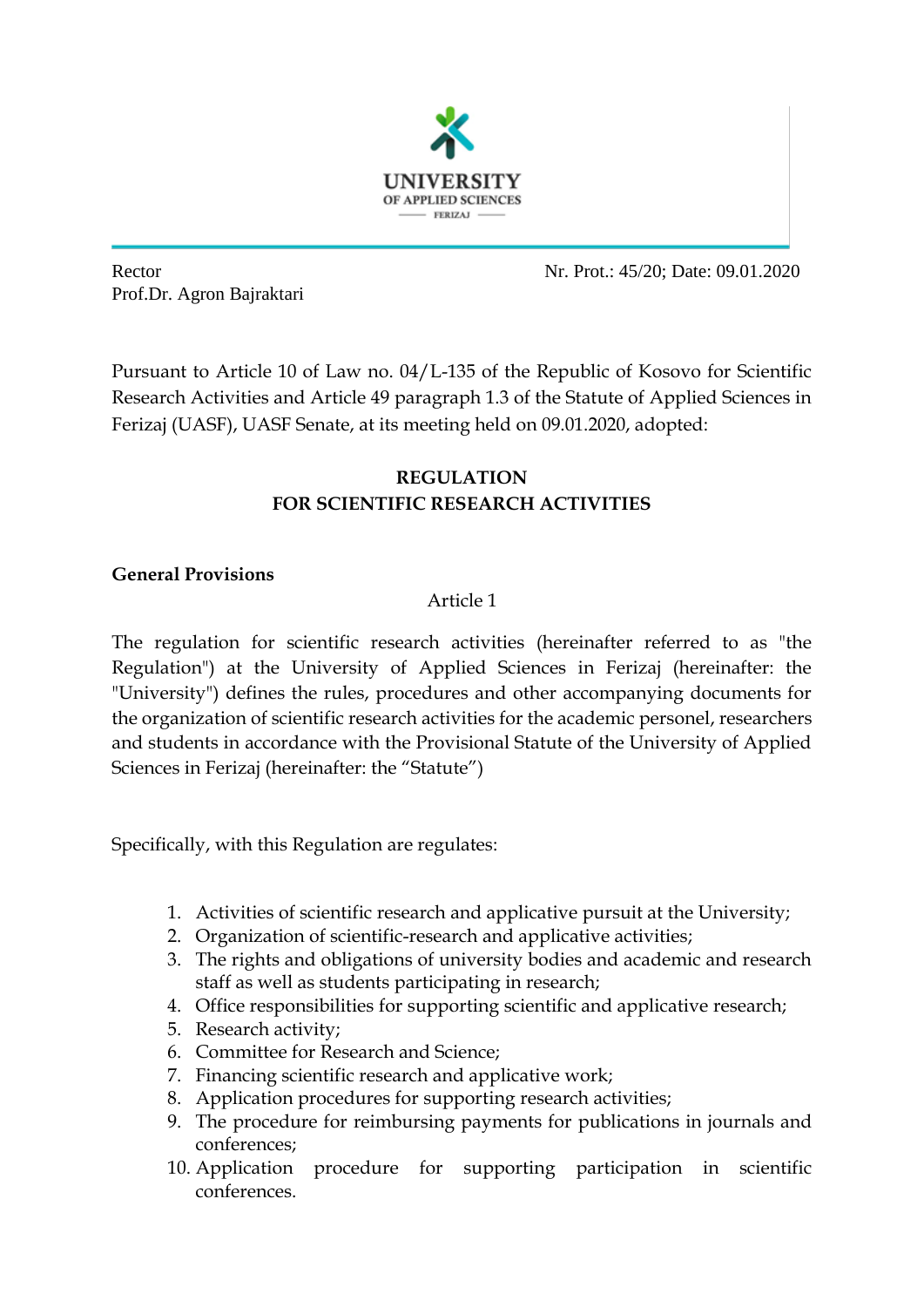#### Article 2

University does scientific research, artistic and applicative work for the purpose of:

- 1. Continuous development of the educational process;
- 2. Aligning students with scientific research and artistic work;
- 3. Continuing the scientific-professional and artistic development of teachers;
- 4. Solving industry problems

## **Activities of scientific research and applicative pursuit**

Scientific research and applicative activities, under this Regulation, include scientific research applicative research work, publication of work results, staff training for scientific research as well as professional development of academic personel, sciential and student staff.

## Article 3

## **Scientific research and applicative activities**

Scientific research and applicative activities include fundamental scientific and applicative research in accordance with Law no. 04 /L-135 for scientific research activities.

## Article 4

Scientific research and applicative activities are based on: creative freedom and autonomy; competitiveness of programs and scientific projects; application of international quality standards in the field of science; publishing the results of works that are subject to scientific and professional criticism; ethics; cooperation of local and international institutions in the field of science and research related to the higher education system for encouraging and evaluating specific national content.

## Article 5

Scientific research and applicative activities at the university are carried out at the Institute of Applied Sciences (hereinafter: the "Institute").

## Article 6

Scientific research and applicative activities include the following activities: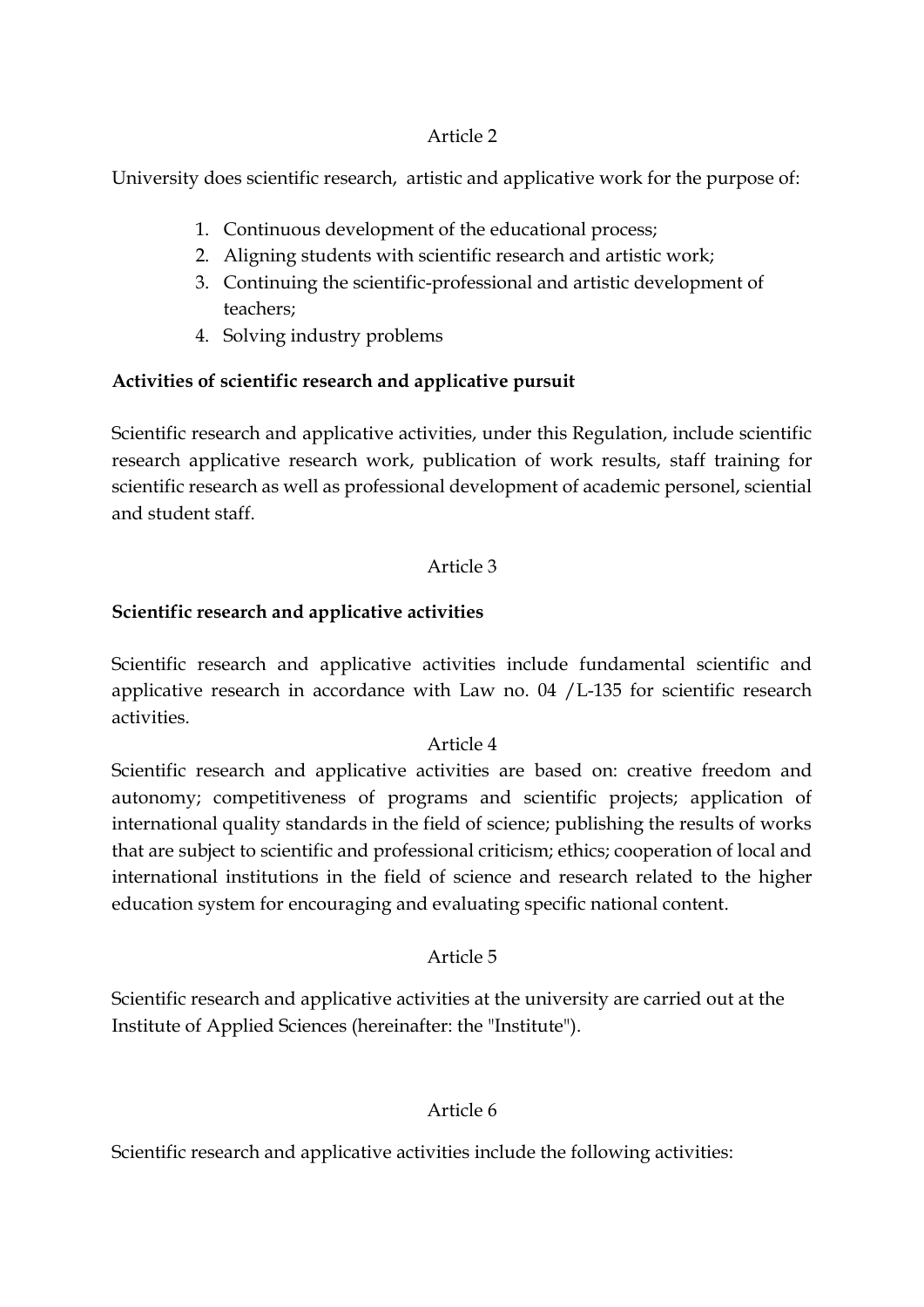- Conducting basic and advanced scientific and applicative research for the purpose of advancing scientific research and its application in the fields where the University operates.
- Organizing local, regional and international scientific conferences; workshops and seminars; scientific research and cooperation with other research institutions domesticaly and abroad;
- Cooperation with economic enterprises and industry;
- Preparation of studies and laboratory analysis in the areas of the University;
- Preparation of expertises and quality control of products and their adaptability for use;
- Organizing seminars for professional development of academic staff relevant to University 'scientific fields;
- Other scientific-research activities in the fields covered by the University curriculum.

## Article 7

In accordance with the Statute of the University, the Vice Rector for teaching, science and student affairs in cooperation with the Office for the support of scientific research, are responsible for:

- Conduct research activities at the University in accordance with the mission and strategic plan;
- International scientific cooperation;
- Drafting the annual plan of the University for scientific research along with the annual budget for scientific research;
- Allocation of necessary financial means for carrying out research activities;
- Coordination and priorities of the proposed scientific research plan and activities.

## Article 8

## **Office for supporting scientific research**

University research activities are coordinated by the Office for supporting scientific research and the Vice Rector for teaching, science and student Affairs.

The Office for supporting scientific research is responsible for:

- Organizing conferences, workshops, seminars or scientific forums
- Publishing of scientific journals;
- Supporting the scientific development of academic staff;
- Coordination and monitoring of research projects;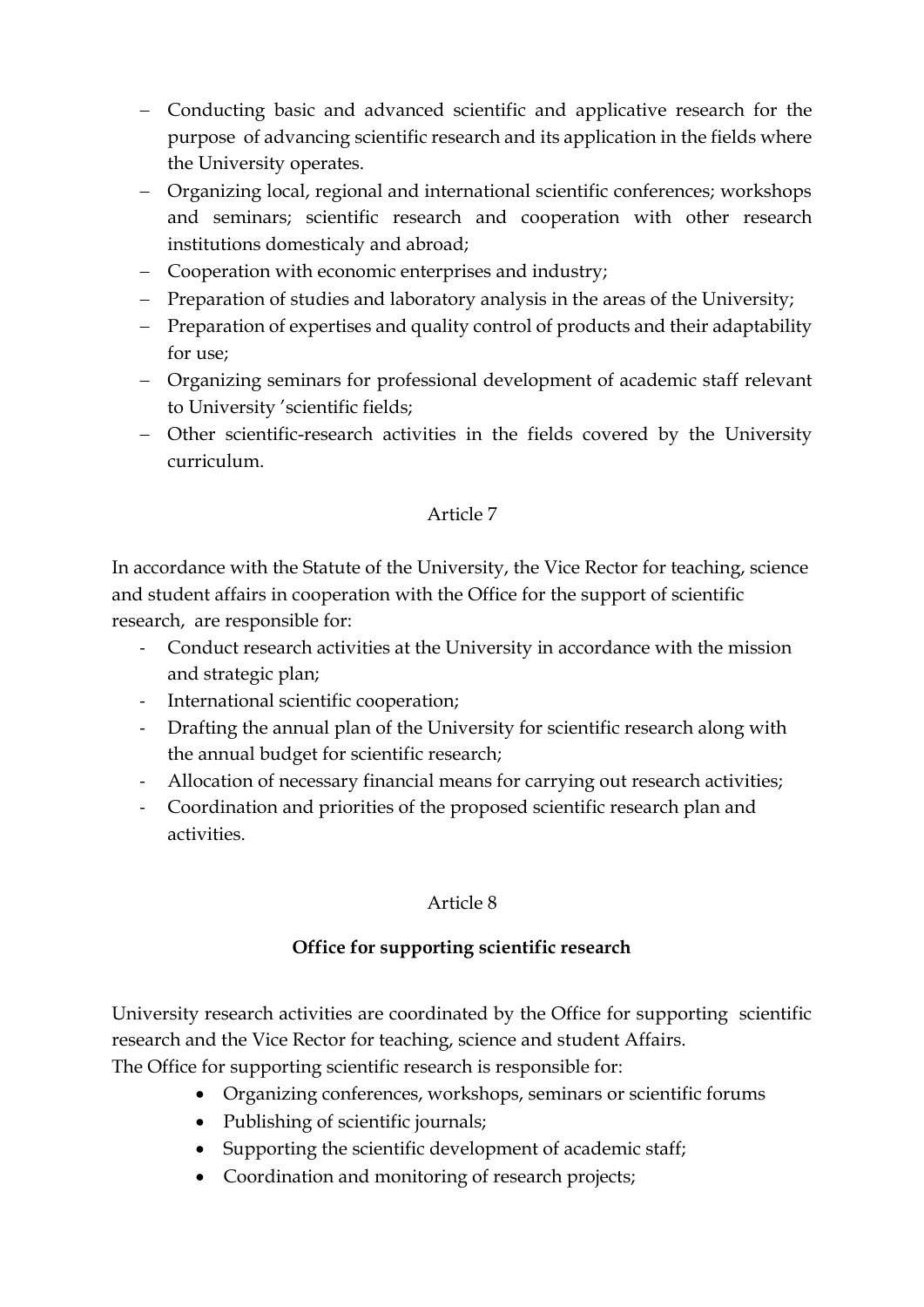- Supporting applications for various local and international research projects;
- Maintenance and updating of the research section of the University Web page and internal information and document exchange portal, USHARE;
- Coordination of the research database;
- Managing and organizing the "Best Researcher of the Year" award

# Article 9 **Responsibilities of the academic staf**

Every lecturer in the University Each University teacher is required to publish their scientific activities in international journals, on average of one paper per year for the last three years. Publications should be made in individual journals and in those that are indexed on platforms approved by the University Senate. Academic staff is responsible for individual scientific research and applicative activities and for their achievements are obliged to notify the Office for supporting scientific research and report to the Teaching/Scientific Council.

#### Article 10

At the level of the academic units, the persons in charge for research and applicative activities are deans of the academic units and the University teaching/scientific Council.

#### Article 11

#### **Committee for Research and Science**

Committee for Research and Science is the responsible body for managing and supporting research activities at the University and consists of:

- Vice-Rector for teaching, science and student affairs (chair-person),
- Three academic staff members with the qualification of assistant professor and above, with proven experience in the field of scientific research,
- One students' representative delegated by the Student Parliament of the University
- Scientific research support ffficer.

The Vice-Rector for teaching, science and student affairs in cooperation with the Office for supporting scientific research Support are responsible for the University's publishing activities: scientific journal and other publications.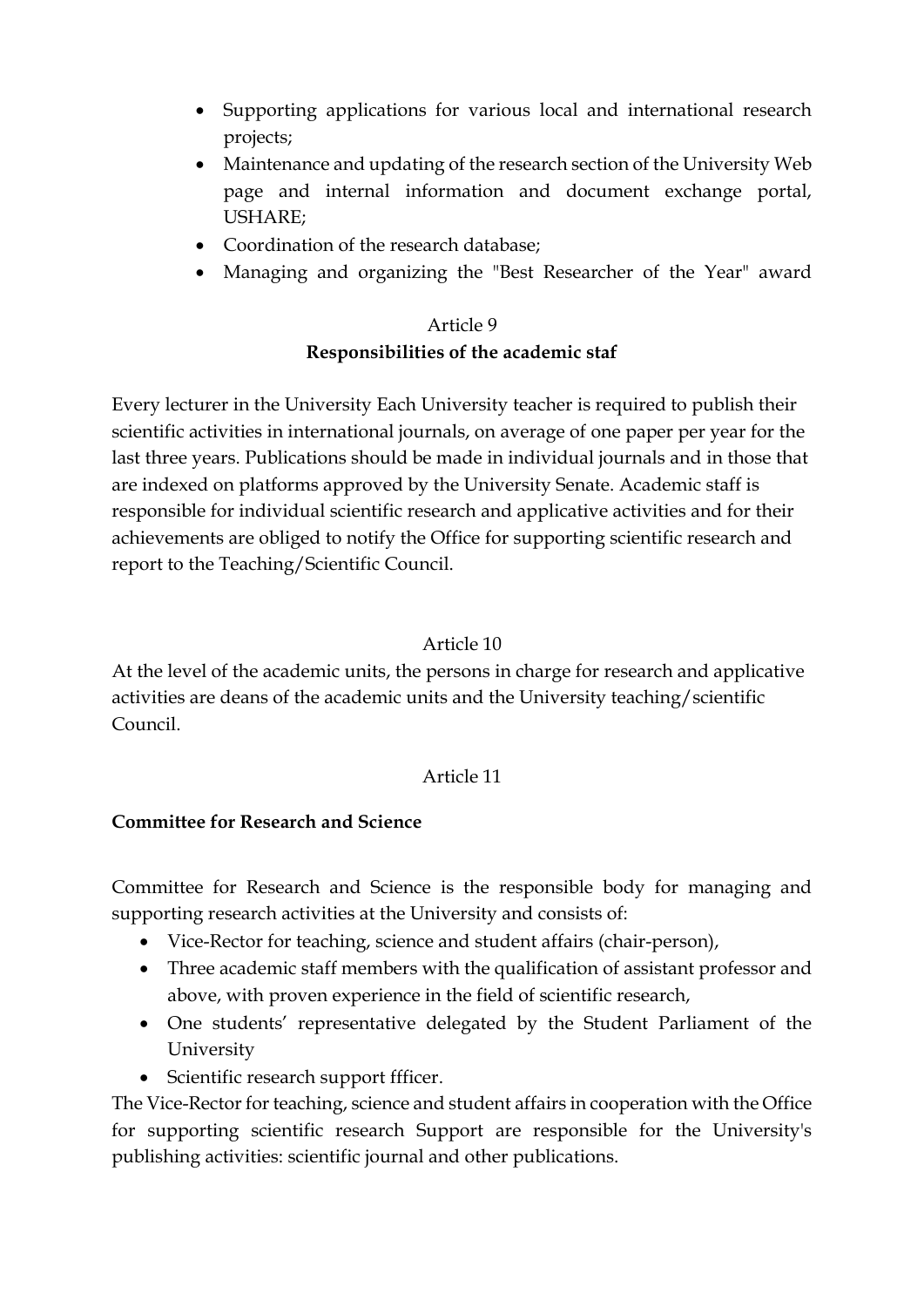## Article 12

## **Duties of the Committee for research and science**

The Committee for research and science has these duties:

- Propose to the Senate individual journals and scientific journal platforms (databases) for academic staff publications
- Propose to the Senate amendments for the scientific research Regulation
- Approve or reject requests to support scientific activities of academic staff
- Approve or reject to cover the costs of scientific publishings for the academic staff in international scientific journals
- Approve or reject requests by academic staff to cover participation in international conferences, symposiums, workshops or scientific forums
- Organization of conferences, symposiums, workshops and scientific forums at the University

#### Article 13

#### **Researcher of the year**

Based on Law no. 04 / L-135 for scientific research activities, the best researcher can be stimulated up to 50% of his/her monthly salary.

The Senate annually announces the call for University's Researcher of the Year and sets the criteria that must be met to compete for Researcher of the Year. The Research and Science Committee analyzes all applications and selects the candidate and proposes it to the Senate for approval. The Senate at its first meeting announces the Researcher of the Year.

#### Article 14

## **Financing scientific research work**

Fininacing of scientific research activites is done by the University's research budget as well as the participation of external partners and external donors in joint projects. From the budget for scientific research is covered

- Research projects from academic units;
- Participation in international scientific conferences;
- Publishing scientific works in international scientific journals;
- Co-financing costs for participation in regional and international research projects, etc.